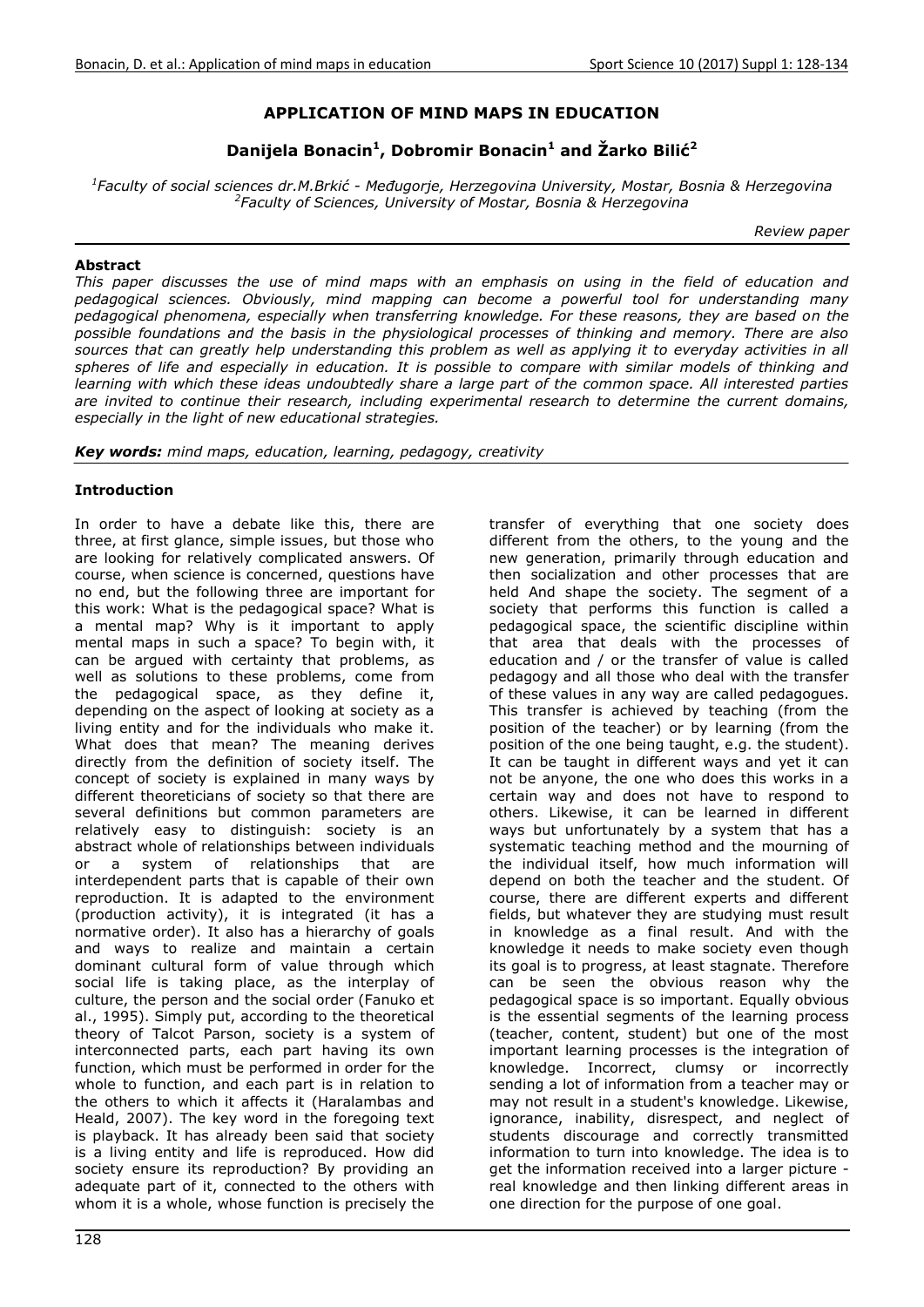There are a lot of ways and techniques, people are changing and choosing how to handle and time changes. One of these changes is the use of mental maps in teaching and / or teaching, which is the result of the fact that information is organized in a simpler and more systematic way.

## **Problem and aim**

The subject of this paper is that mind maps, although long existing in modern times as a very valuable pedagogical instrument, are functional but not used enough. The problem of this paper is the application of these mental maps in the pedagogical space in order to demonstrate their importance in the entire learning process and to find out how well mapping is essential for teaching of new generations and how much it facilitates adoption of new scientific areas.

## **Discussion**

So, the answer to the question of what the pedagogical space lies in the definition of pedagogy as a scientific discipline and to it, by certain rules of the added space of action. Pedagogy is a science that studies educational and educational processes, that is, science that deals with research and analysis of the legitimacy of education. The main subject of pedagogy research is the educational process and its legality, and the following outcomes are as follows: a) studying and researching the phenomenon in the educational process b) developing and improving educational work c) scientific evaluation of achieved results, standardization and orientation according to the desirable Forms d) development and improvement of pedagogical methodology of research. According to Šimleša (1978), education is a general, permanent and important category of society that manifests itself in the transfer of social work experiences: achievements, knowledge, customs and the notions of the older to younger generations. By adopting the experience and knowledge of previous generations, the new generations continue to work, enrich and refine the material and spiritual culture of mankind, so education is actually the process of forming man as a human being with all his physical, intellectual, moral, aesthetic and working qualities. Pastuović (1999) considers that education is an organized (deliberate) learning of cognitive, psychomotor and motivational cognitive, psychomotor and motivational (volitional) personality traits. As is well-known, there are no cognitions (the share of cognitive processes), while cognition has no more explicit activation of cunning processes. That is why learning, especially organized (such as education and training), begins with the activation of cognitive processes and therefore they in the whole of education prevail over ceremonies. This means that in organized learning (education), as a whole, education prevails over upbringing. This is particularly pronounced when a teacher strives to raise with higher forms of learning: by learning through insight (not understanding), and not by classical and instrumental observation.

In this way, the constituent element of some values, attitudes or habits is based on an appropriate cognitive basis. Such education is specifically human because it is used in thought processes. This means that efforts are being made to educate (Bonacin, Da., 2010). Pastuovic (1999) also considers that the main difference between the notions of learning of that education and education is that learning can be spontaneous, e.g. unintentional (so-called natural learning), while education and training in a higher or lower degree is organized learning, and includes the feature of learning flair. Have the activity organized if it contains the following basic phases: preparation, performance and evaluation of the effects of the activity. Education and training is, therefore, prepared, methodically articulated and evaluated cognitive and affective learning. From such understanding of education begins the curriculum theory that deals with the development of curriculum techniques for preparing, conducting<br>and evaluating the educational-educational and evaluating the educational-educational process. According to Glasser (1994), successful teaching is probably the most difficult job in the world. Through this job, it is primarily managed by people (students), often under inadequate conditions (number of students, work materials, etc.) and inadequately paid time. In this context, the student is not treated as a creative person who has his / her own needs but only as a single person to be supplied with the most needed information. Glasser believes that the motivation of teachers and pupils, as well as the use of more modern teaching and aids techniques, has enabled creatures and others to improve the results of the teaching process. Muk (2009) believes that if creativity is to be developed, a lot of effort must be made to start working differently. This includes thinking outside the box, out of automatism, creating new and unknown thoughts, linking unrelated ideas and information. The basic prerequisite for creative work at school is the ability of her employees for creativity. Teachers play a big part in whether students develop or fend off their creative potentials. They need to become creators of the teaching process, and enable the children the environment in which they will feel safe, free and socially accepted where they will be creative. How does the human brain work (learn)? It would be simpler to say that it collects data through sensors (vision, hearing, flair, opus ...) processing them and giving them a meaningful meaning, rejecting them as irrelevant and essentially memorizing in memory. According to Gudjons (1994), Gagne (1969) speaks of 8 degrees of learning that are hierarchically upgraded to one another, and the rule that, in order to move to the next step, the previous level has to be adopted. From this, he made a sort of map / map of materials to be learned, in which the teacher would classify parts of the task in the form of a hierarchical series of so called ''structured learning.'' This paper has played an important role in the development of the curriculum and as it is seen in the previous text, it is also a kind of mental map.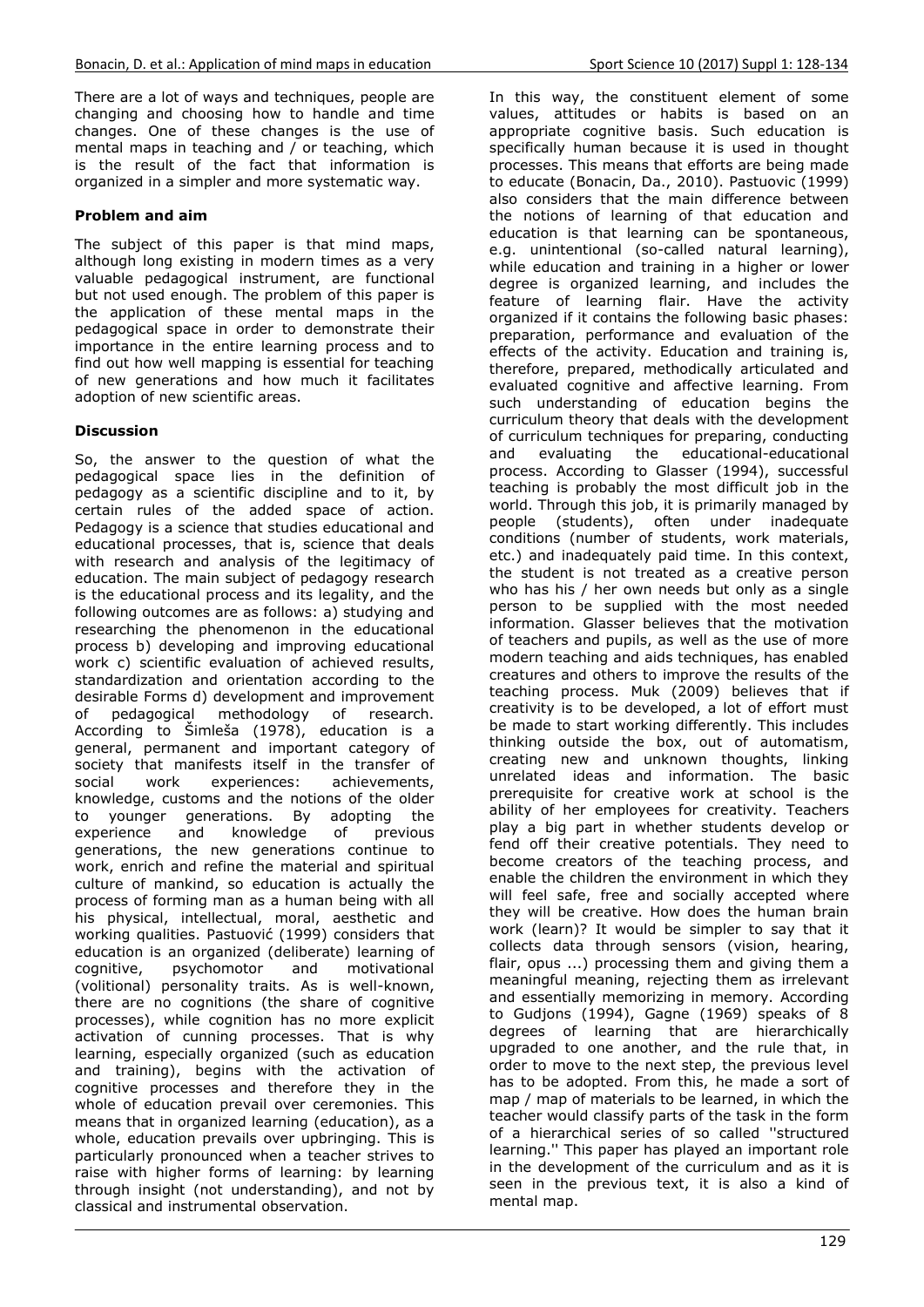

Figure 1. Brain functions.

[Source: https://en.wikipedia.org/wiki/Human\_brain#/media/ File:1640\_Types\_of\_Cortical\_Areas-2.jpg]



Figure 2. Neurons and synapses. [Source: https://en.wikipedia.org/wiki/Brain]

On these grounds, there was a thought that the human brain processes information similar to the computer as can be seen from the following picture. Therefore, the input must be of high quality to activate the sensors and free the orientation reaction (computers should enter the data in any way). In order for short-term data to move into long-term memory, they have to be exposed to associations for a certain amount of time in order to keep the attention long enough (with the copier it means giving adequate command).

Furthermore, the meaning and meaning of the input material play a great part. Bruner 1974 (according to Gudjons, 1994), material from the environment can be presented at three levels: 1) acting presentation 2) pictorial representation 3) symbolic representation. The school decided to use the linguistic-symbolic level and the students quickly forgot. Individual parts should be linked by intermediary articles (mediators) that act as stimuli e.g. references to our interests. Also, according to Gudjons, 1994, Gage & Berliner (1986) have shown that logical editing or hierarchical organization significantly improves memory because the data inside the brain are like books in a library or files on a computer. It should not be forgotten the importance of the process of integrating new data into already existing ones and their adequate connection. As the new material fits in better with existing schemes, it will be easier to save and remember. Figure 4 shows different hierarchical levels of abstraction, the lowest level of concrete events. From the previous text it is possible to identify how the human brain works. For this reason, mind maps have so good results in the teaching process. Historically, people have used abstract maps in an abstract way since the very beginning of their existence, in the way they made important things on the walls of their caves. The manner and complexity of these maps / drawings were dependent on the development level they were on. The very beginnings of such an activity are seen from images drawn in prehistoric caves in France, Spain, Namibia, Tanzania, Algeria, Egypt, etc. Most of these images depict the lives of people of that age and things that are important to their survival and prevail over animal and human images. What reminds a mind map is a way of drawing that organized "story story" from beginning to end, usually from left to right like, for example, a hunt for an animal. On the other hand, it was that what the poster taught was important in the middle, and that essentially surrounded him from all sides. Similar work is found throughout human history.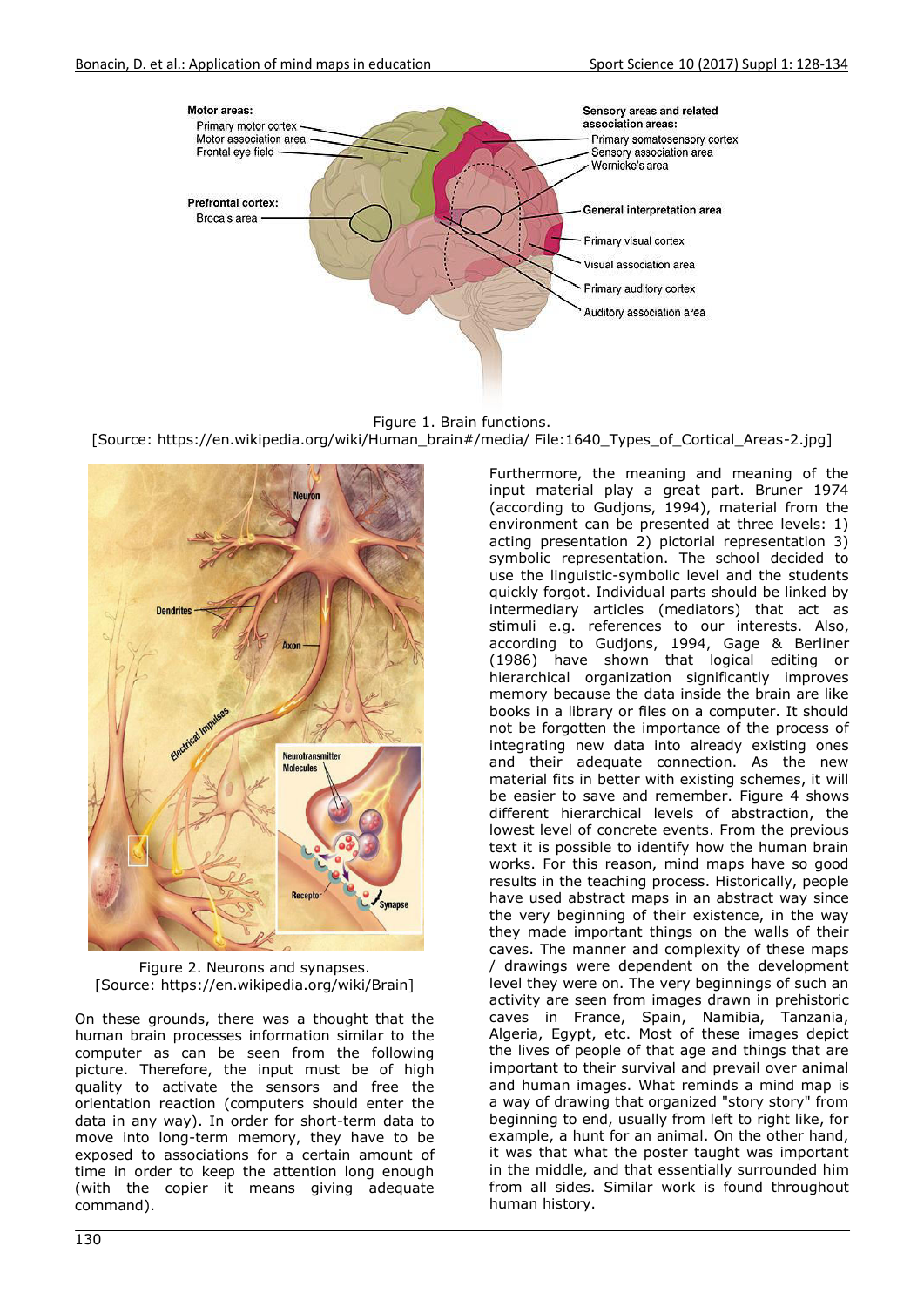

Figure 5. How to Mind map. [Source: From net 2017i, adapted by authors]

Flo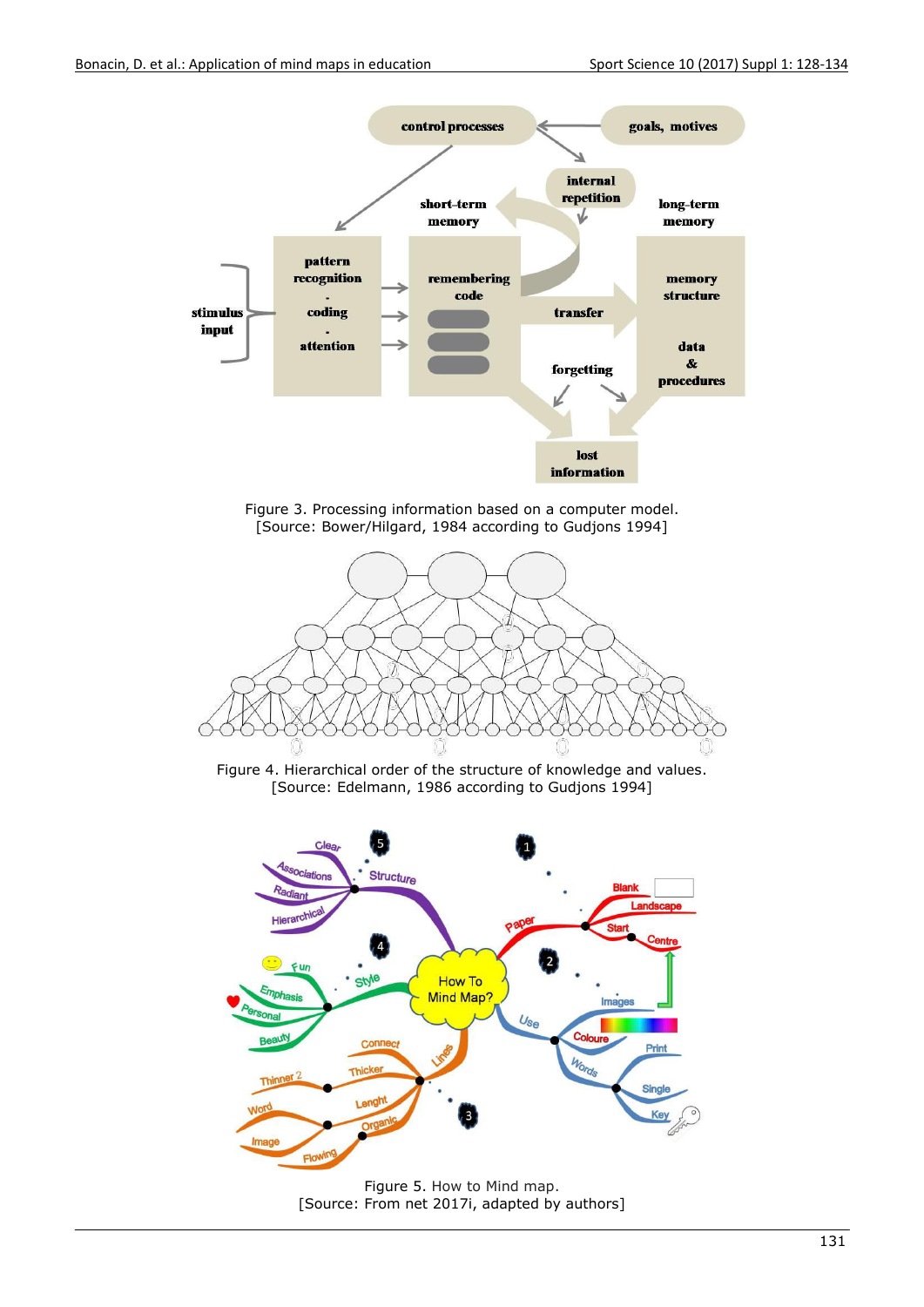But what we can actually call a mind map is made<br>in the third century. Porfirio of Tyros in the third century. Porfirio of Tyros conceptualized the ideas of scientists like Aristotle. But mind mapping is generally related to wellknown psychologist Tony Buzan who designed and mapped such mapping. / Mind Map® and Mind Maps® are the registered trademarks of The Buzan Organization. The Dark Map (From net, 2017n) is a type of diagram of a specific form that presents ideas (thinking) in a particular schematic fashion. As such, it contains words, sentences, symbolic pictures and drawings, and various other signs that represent the meaning of these ideas or thoughts. In the center, there is a key word or idea or theme, and around the other are imaginative ideas, all of which are connected both graphically and semantically and form a whole. Visually they can be separate or grouped, but the purpose of this structured presentation is to understand the memory and memory of the material and to organize a particular type of knowledge. The goal is to point out what is important: 1) Start at the center of a blank, landscape page, ideally with a colorful image to represent your subject. 2) Use words and pictures throughout your mp. Wherever possible use single KEY words, printed along a line. Each word or picture sits on its own line. 3) The lines make the associations between the ideas as clear as possible. Make them flowing and organic, each line the same length as the word or image. Always ensure that lines connect to the end of the line at the previous level. Typically lines will be ticker at the center and thinner further out. 4) Experiment with different ways of linking and emphasizing different aspects. Use highlighters, codes and arrows as needed. 5) The structure that should develop will be a "radiant hierarchy", with ideas radiating out of your central theme and main

branches (From net, 2017j). According to Fajs and Jerković (2014), the map first resided in teaching natural lessons, and then began to be used in teaching subjects where the logical structures prevail, and where learning is based on intellectual abilities, especially on the legality of thinking (From net, 2017h) . In this area applied, the thought map functions as filled and incomplete (From net, 2017i; 2017j). It can be used to process new material, repeat and exercise, and is especially effective in synthesizing newly adopted teaching contents. Some of the authors' teams in language sets for the classroom teaching of the Croatian language have provided orthographic and grammatical mental maps. Making it easy is to follow the tips of Buzan (2004). According to the same authors, by creating and using a mental folder the necessary amount of livelihoods in language teaching is introduced, it is easier to motivate students to adopt orthographic and grammatical facts. Bežen (2008), based on good practice, considers the map of thought to be part of a complex "methodical instrumentation" if its functionality in teaching is completely clear to the teacher responsible for the student's literacy. Vrsaljko & Ivon (2009) think that given that the teaching process implies creativity at all stages, it should be emphasized that the only creative teacher can stimulate creativity in the student, and therefore have to re-examine the tasks he wants to achieve through his educational approach, methods of work and resources and aids Which is used in teaching (Buzan, 2001). As the new curriculum reform requires greater involvement of students in the creation of teaching units, and thus greater creativity, they are increasingly insisting on problematic, project and research teaching, collaborative forms of learning, work in groups and work in pairs.



Figure 6. How to Mind map. [Source: A person as an individual being (based on Bonacin, Da. 2010)]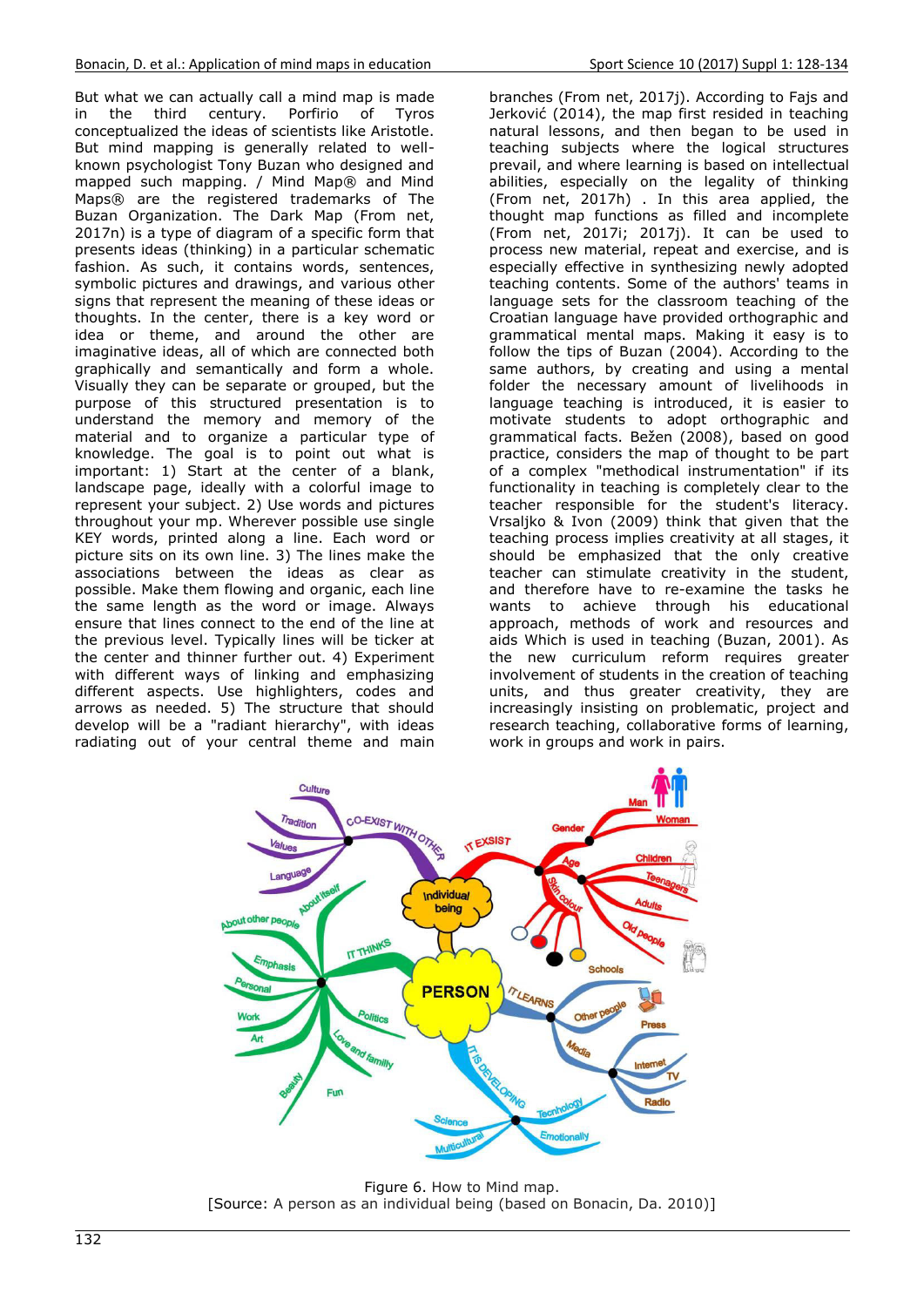They note that the method of creating mental maps particularly encourages students' creativity, and is also a generally accepted method of teaching teachers (Zempetakis et al., 2007; From Net, 2017b; 2017c; 2017d; 2017e; 2017f; 2017g). The full map can be used in all teaching models but at all stages of the lesson, which underscores the fact that there are no set patterns in the curriculum (Mento et al., 1999, Rae, 2003). Using a mind map enables planning to write a composition, do school work, to deal with language and other terms (Fourie, 2011). Furthermore, the same authors consider the need to differentiate creativity of adults and children because children have less information, experience, concentration and their work styles are less developed. However, what they lack can compensate for their unique ways of thinking and approaching tasks, and their great advantage over adults is their imagination and imagination that must be constantly stimulated. In this paper, practical knowledge of the creation of mental maps is also applied. A map of man as an individual with all its attributes was made (Bonacin, Da. & Bonacin, d., 2010; Bonacin, Da. 2010).

## **Conclusion**

Considering the fact that the experts theoreticians cite, and Tony Buzan practically proves, the application of mental maps is an excellent way to synthesize the material, whatever it may be, into which space it is, to its very essence (Weston et al., 2004, Senior et al. 2007; Sussland, 2007).

### **References**

- Bežen, A. (2008). *Metodika znanost o poučavanju nastavnog predmeta.* [Methodics science of instruction of teaching subject. In Croatian.]. Zagreb: College for Education.
- Bonacin, Da., & Bonacin, D. (2010). About physiological basics of learning. *Acta Kinesiologica, 4*(1), 17-27.
- Bonacin, Da. (2010). *Psihološki aspekti učenja* [Psychological aspects of learning. In Croatian.]. Travnik: EFT. Buzan, T. (2001). *Biti genijalac: 10 načina otkrivanja vlastite genijalnosti.* [To be a genius: 10 ways to discover your own genius. In Croatian.]. Zagreb: Veble commerce.
- Buzan, T. (2004). *Kako izrađivati mentalne mape: najnoviji alat za razmišljanje koji će promijeniti vaš život.*  [How to create mental maps: the latest thinking tool that will change your life. In Croatian.]. *Zagreb: Veble commerce.*
- Fajs, E.R., & Jerković, T. (2014). Pravopis u razrednoj nastavi hrvatskoga jezika. [Orthography in primary classes of Croatian language. In Croatian.]. *Časopis za teoriju i praksu, 12*(1), 37-55.
- Fanuko, N., et al (1995). *Sociologija.* [Sociology. In Croatian.]. Zagreb: Školska knjiga.
- Fourie, I. (2011). Personal information management (PIM), reference management and mind maps: the way to creative librarians? *Library Hi Tech*, *29*(4), 764-771.
- Glasser, W. (1994). *Kvalitetna škola: škola bez prisile.* [Quality school: school without coercion. In Croatian.]. Zagreb: Educa.
- Gudjons, H. (1994). *Pedagogija: temeljna znanja.* [Pedagogy: basic knowledge. In Croatian.]. Zagreb: Educa.
- Haralambos, M., & Heald, R. (1989). *Uvod u sociologiju.* [Introduction to sociology. In Croatian.]. Zagreb: Globus.
- Mento, A.J., Martinelli, P., & Jones, R.M. (1999). Mind mapping in executive education: applications and outcomes. *Journal of Management Development, 18*(4), 390-416.
- Muk, K. (2009). *Ključ neiscrpne kreativnosti: otkrivanje vlastitog kreativnog potencijala.* [The key to ineffective creativity: discovering your own creative potential. In Croatian.]. Zagreb: Narya.
- Pastuović, N. (1999). *Edukologija: integrativna znanost o sustavu cjeloživotnog obrazovanja i odgoja.*  [Educology: Integrative Science on the Lifelong Learning and Education System. In Croatian.]. Zagreb: Znamen.

And it's a "skeleton" who keeps information in an organized and meaningful way, and then the human brain is equally organized and repulsive. Applying such a tool in practically the most important area of human life is an extraordinary idea. Children (and adults) are open to new things, especially if presented beautifully and interestingly. However, not all present educators are familiar with the advantages of this learning method, so it would be good to first learn the educators first and then let them learn the new generation. Anyway, the future will show or already show that the use of mental maps, quite justified, takes more and more space.



Figure 7. Position of Mind map in structure of Pedagogy. [Source: based on Bonacin, Da. 2010]